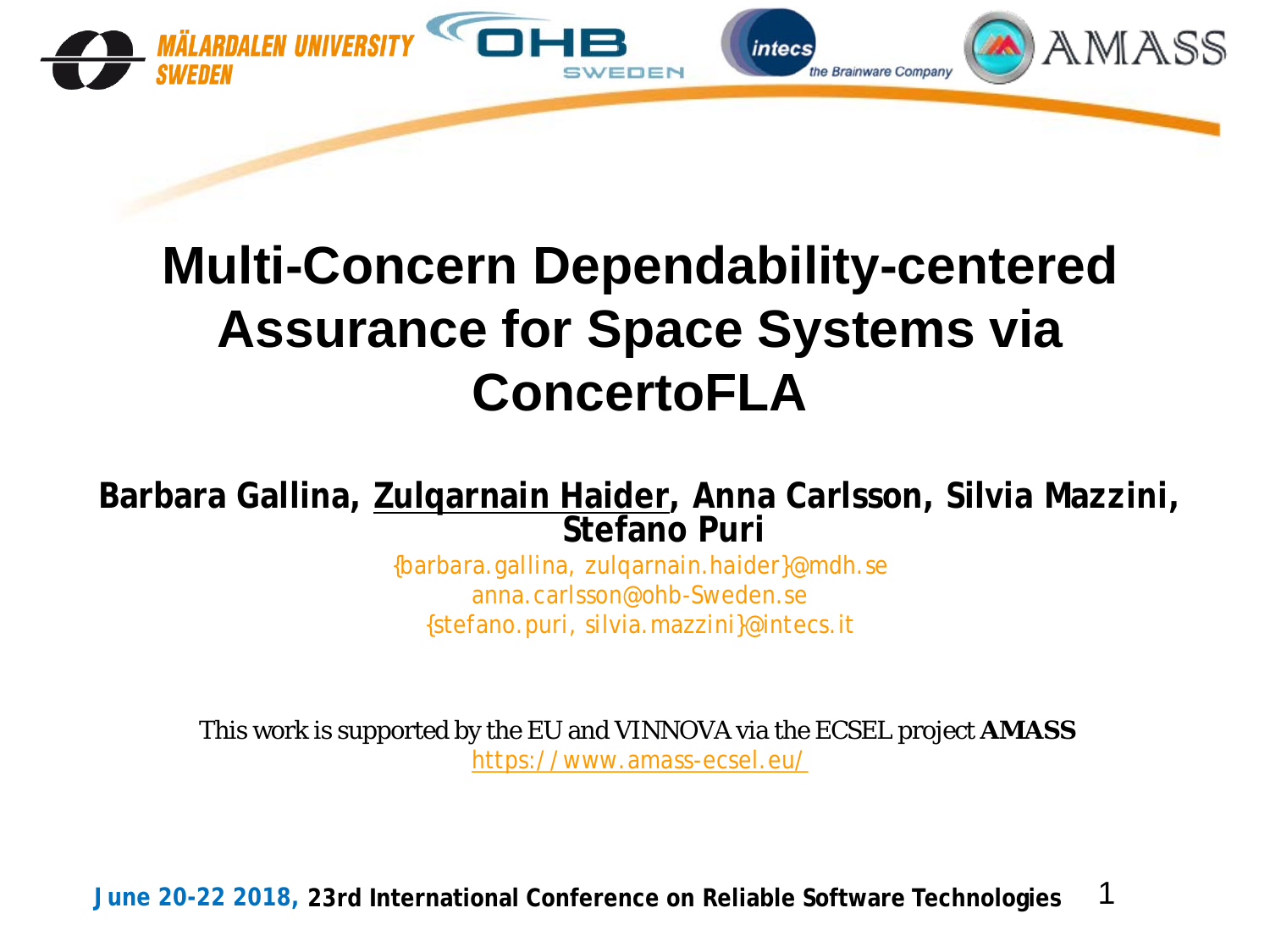

Compliance to ECSS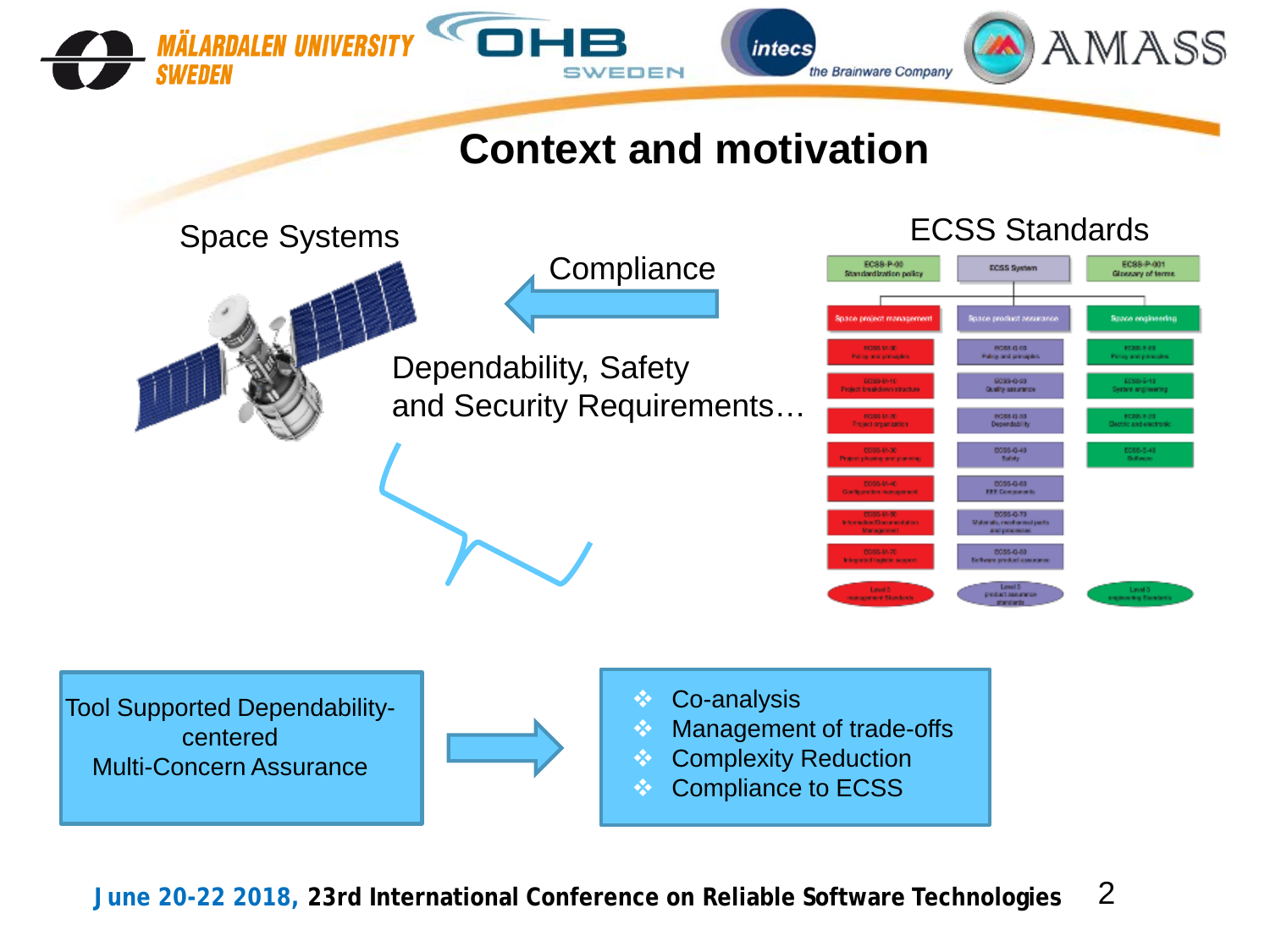

## **Talk outline**

- **Background** 
	- European Cooperation For Space Standardization (ECSS) **Standards**
	- Tool Supported CHESS Methodology
		- ConcertoFLA
- Multi-Concern Dependability-centered Assurance Approach
- Attitude Control System Example
	- Modeling of ACS and dependability
	- Failure Logic Analysis (FLA)
	- FLA results and interpretation for dependability attributes
- Conclusion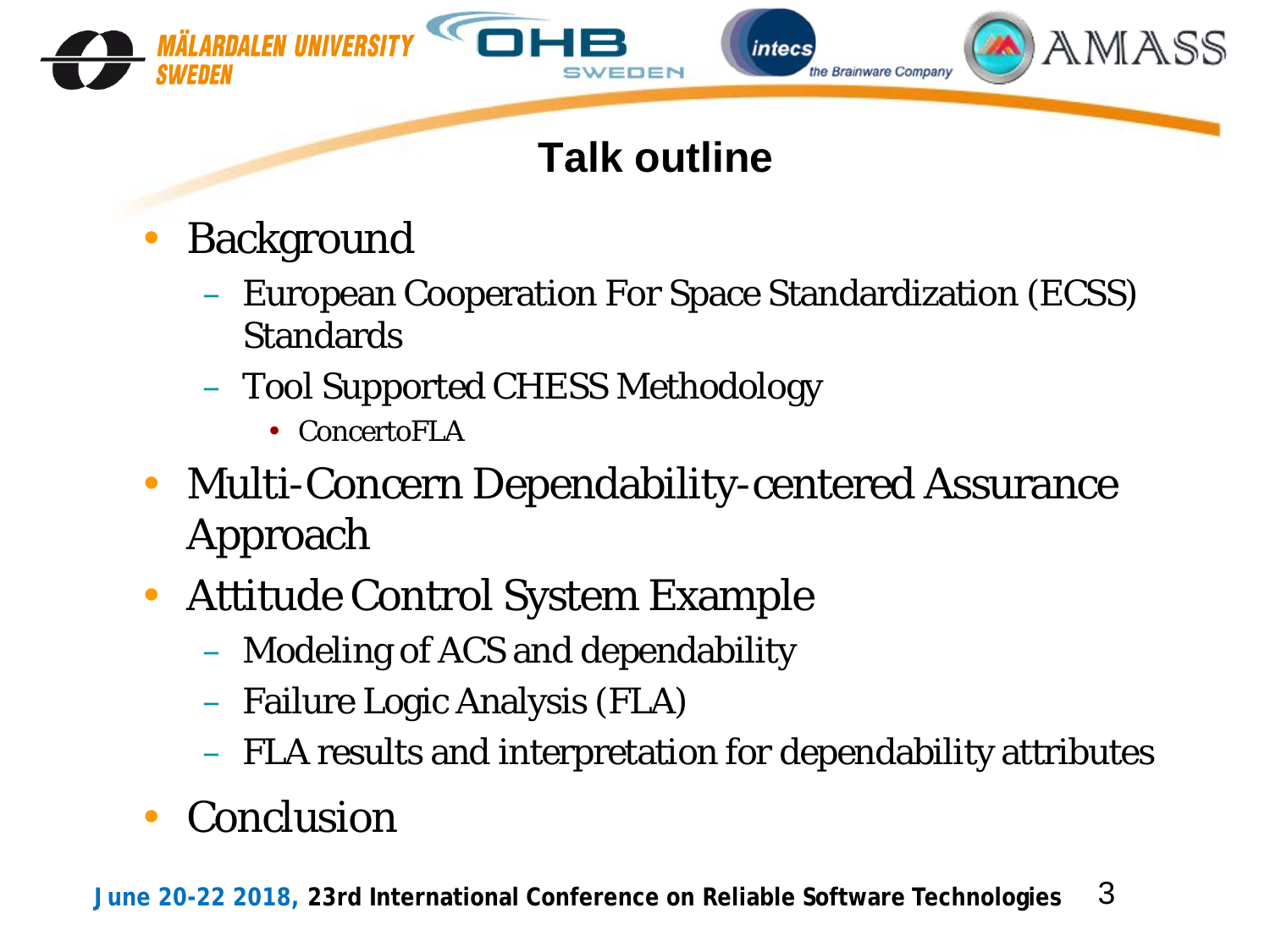

#### **ECSS Standards**

**Dependability ECSS-Q-ST-30C**

#### **Safety ECSS-Q-ST-40C**

**Software Product Assurance ECSS-Q-ST-80C**

**Secure Software Engineering Standard ESSB-ST-E-008**

#### $6.4.1$ **General**

Dependability analyses shall be conducted on all levels of the space a. system and be performed in respect of the level that is being assessed i.e. System, Subsystem and Equipment levels.

#### $7.5.2$ **Hazard analysis**

#### $7.5.4.5$ **Fault tree analysis**

The fault tree analysis shall be used to establish the systematic link a. between the system-level hazard and the contributing hazardous events and subsystem, equipment or piece part failure.

#### $6.2.2.2$

The supplier shall perform a software dependability and safety analysis a. of the software products, in accordance with the requirements of ECSS-Q-ST-30 and ECSS-Q-ST-40 and using the results of system-level safety and dependability analyses, in order to determine the criticality of the individual software components.

#### $7.2.2.2$

b. The supplier shall perform a cyber-security risk assessment of the software products in order to determine the security sensitivity of the individual software components.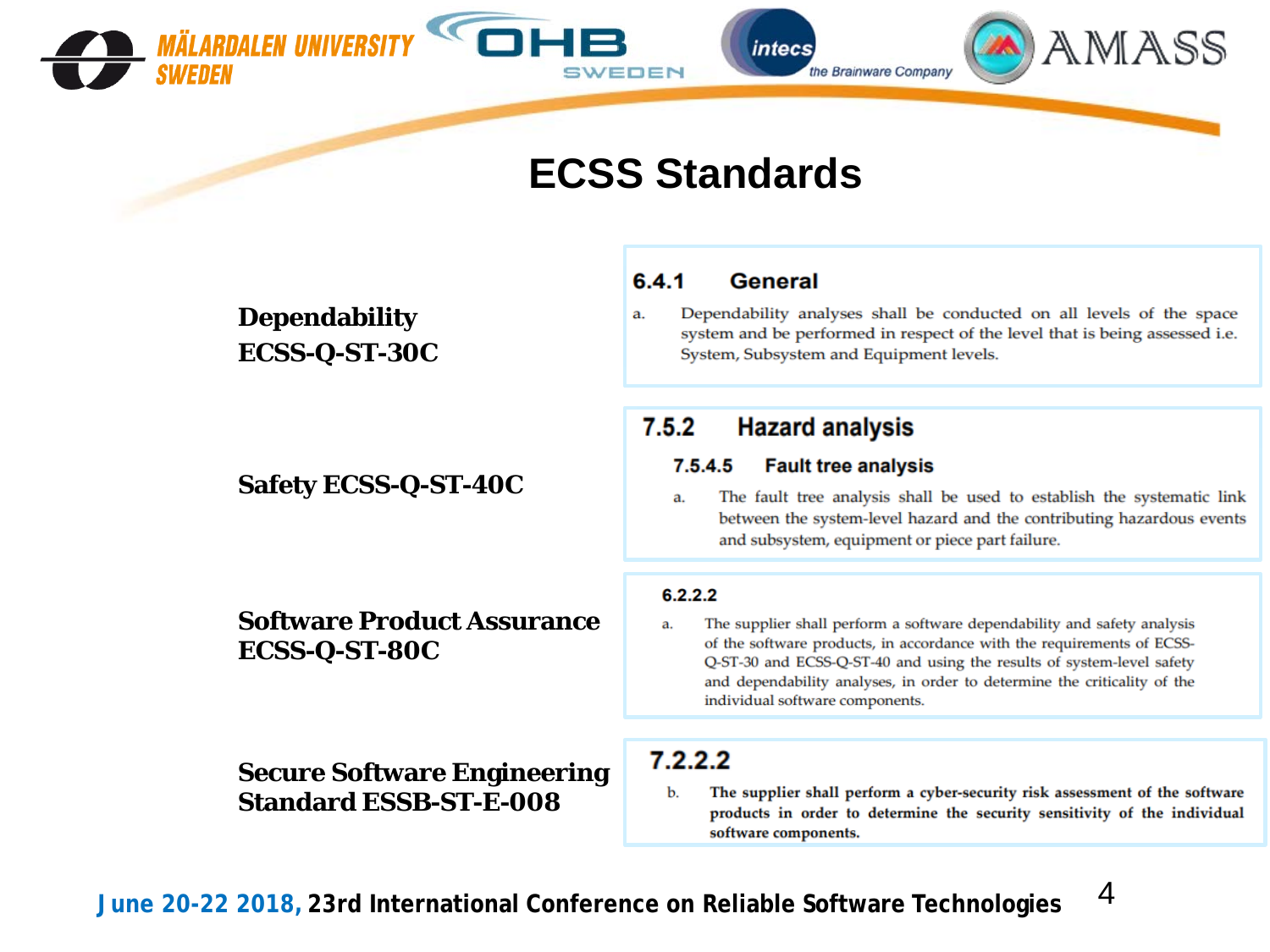

## **Tool Supported CHESS Methodology**

- CHESS is an open-source methodology and toolset available from Eclipse/Polarsys
	- Model Driven Methodology
	- Component Based Approach
	- Seperation of Concerns
	- Dependability Profile



```
ि Project Explorer| है: Model Explorer \, \!目医瞪眼目
```
- v **E** «CHESS» model
	- E «RequirementView» modelRequirementView
	- E «SystemView» modelSystemView
	- > E «ComponentView» modelComponentView
	- E «DeploymentView» modelDeploymentView
	- > E «AnalysisView» modelAnalysisView
		- E «PSMView» modelPSMView

<https://www.polarsys.org/projects/polarsys.chess>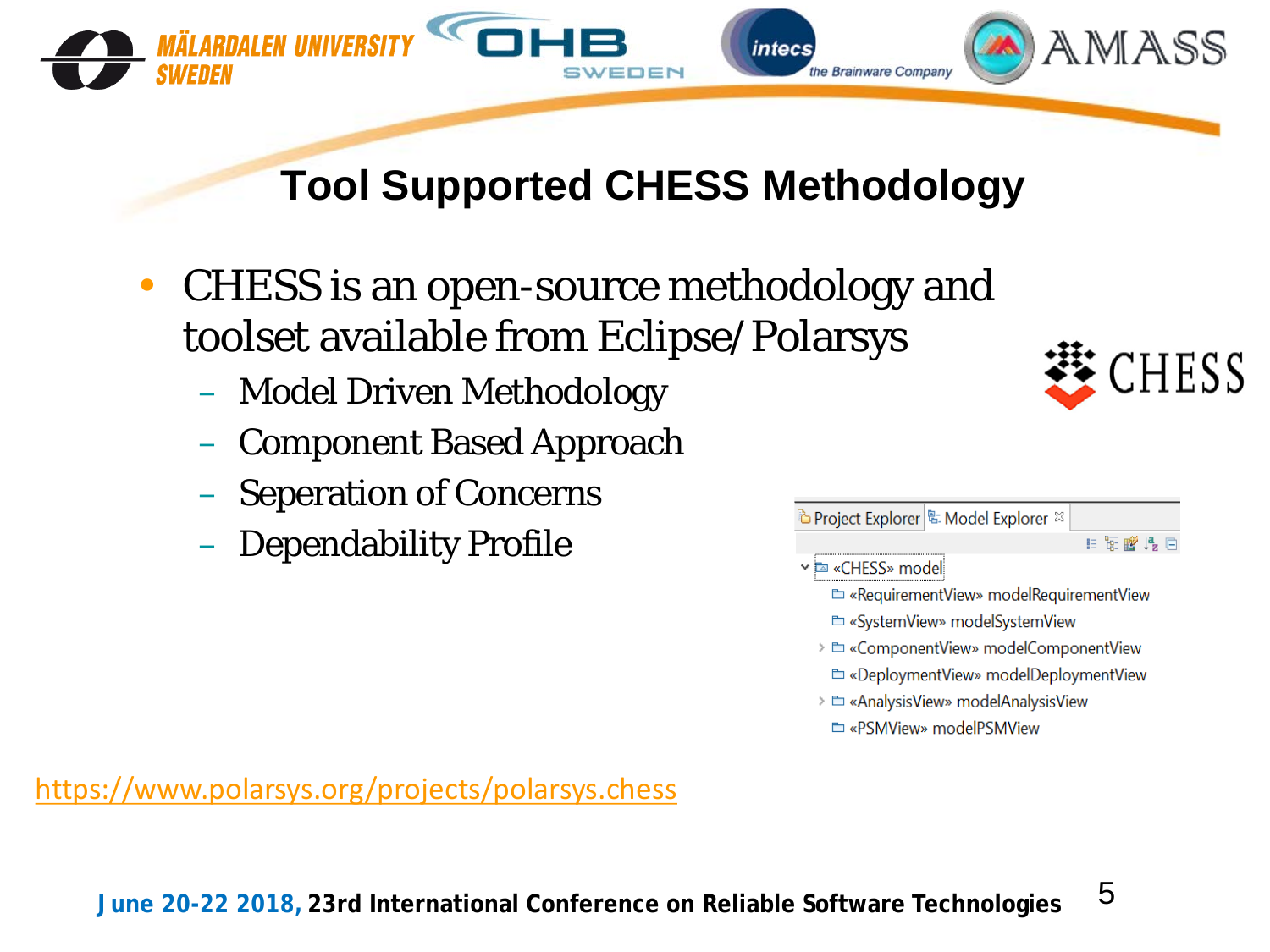

• ConcertoFLA is a failure logic analysis tool to qualitatively evaluate failure behavior of a component based system, given the failure behavior of individual components

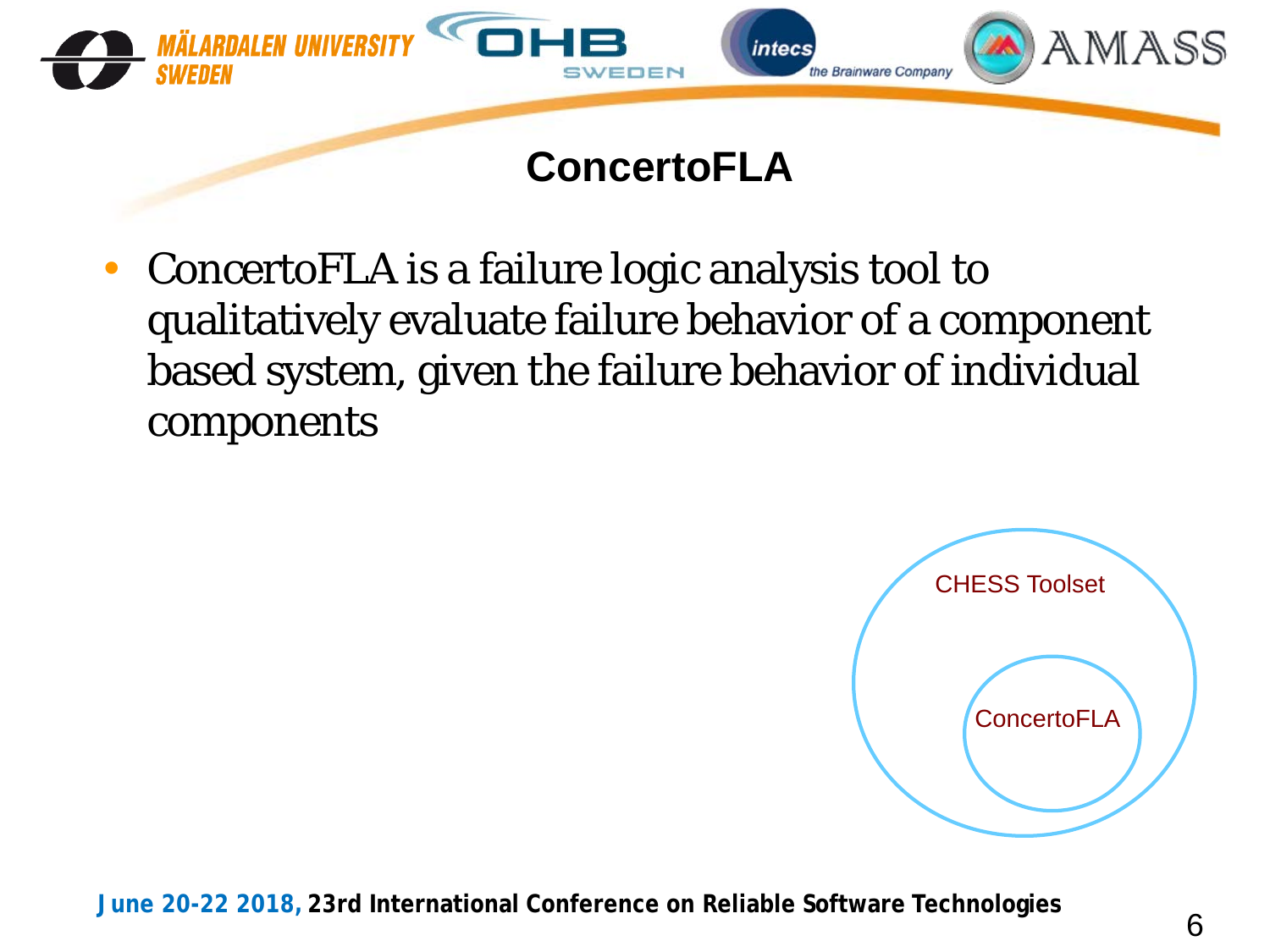

### **Overview of ConcertoFLA approach**

• Failure Propagation Transform Calculus (FPTC)



- Failure types
	- Value [Coarse, Subtle]
	- Timing [Early, Late]
	- Provision [Omission, Commission]
- Component behavior
	- Sink
	- Source
	- **Transform**
	- **Propagate**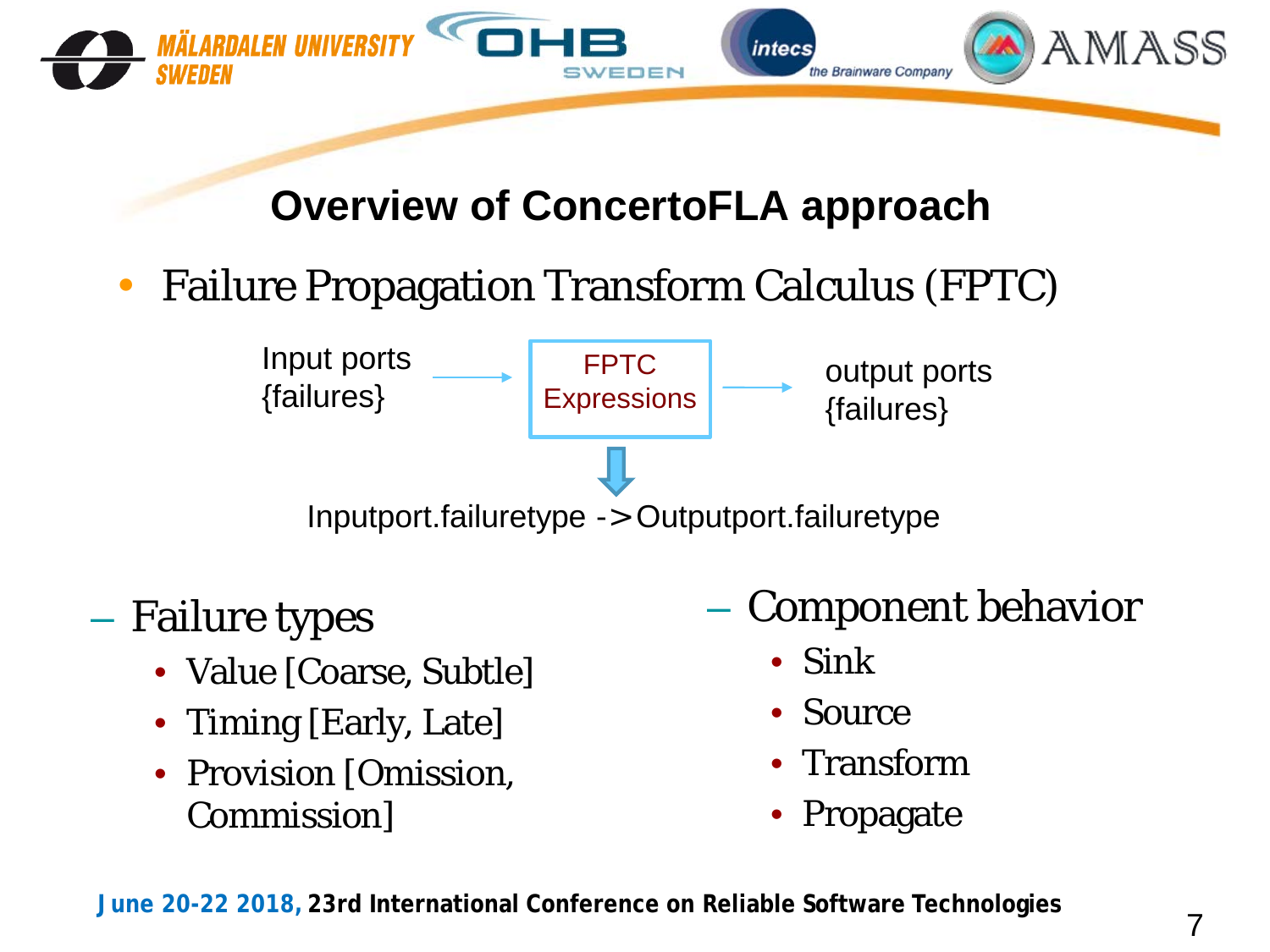**Multi-Concern dependability centered assurance**

EDEN

intecs

the Brainware Company

- Qualitative evaluation of system dependability
	- Is the system acceptably safe, secure, reliable? etc.
- Design decisions

.<br>Mälardalen iiniversity

SWEDEN

- Introduce safety, security and reliability measures accordingly
- System designer evaluates the tradeoff and re-design



AMASS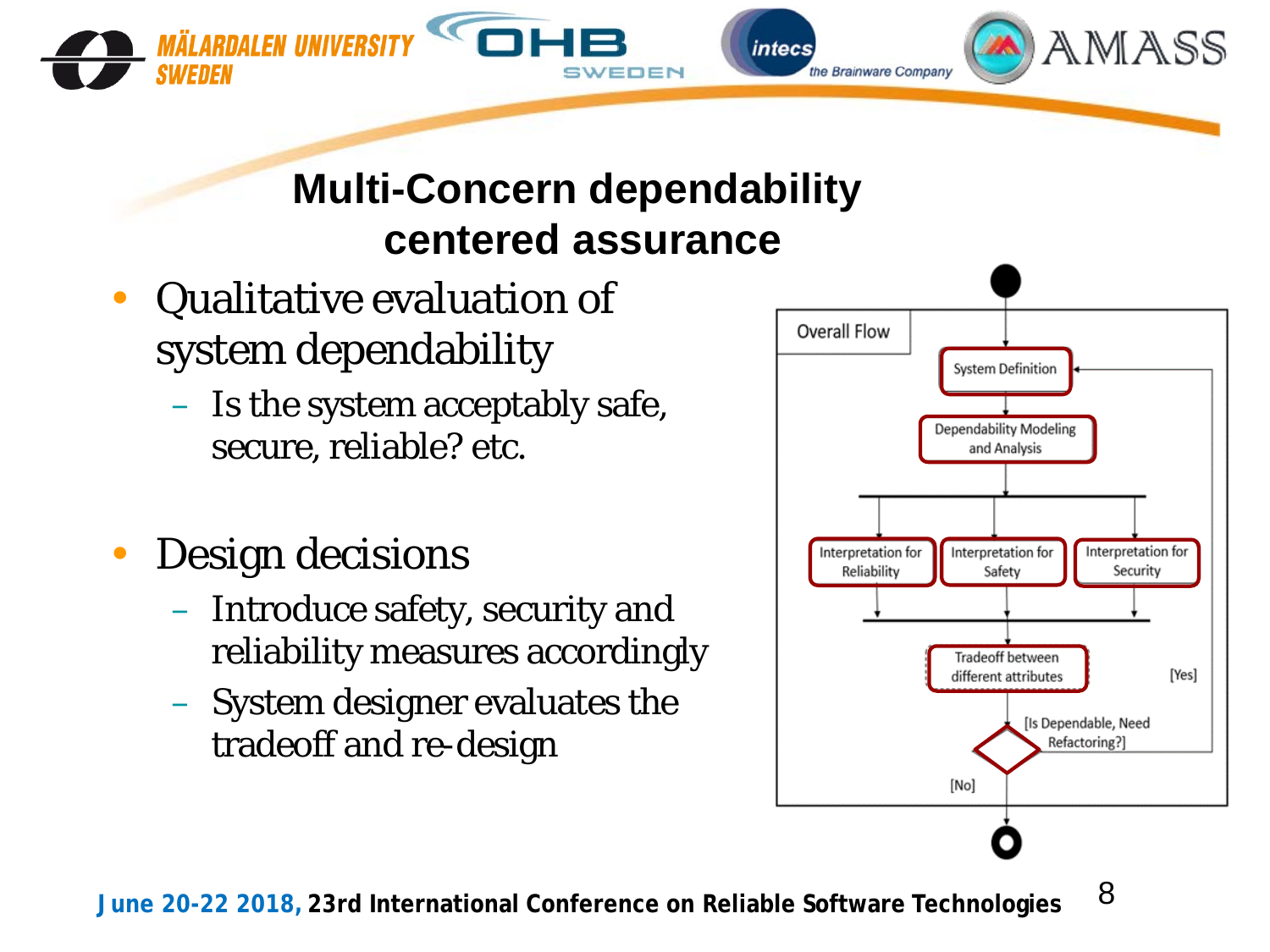

### **Attitude Control System (ACS)**

• ACS controls the orientation of the satellite relative to a reference object.



- Attitude Control Functions
	- Process units data
	- Estimate the state
	- Compute the control torque to be applied on satellite for maintaining desired attitude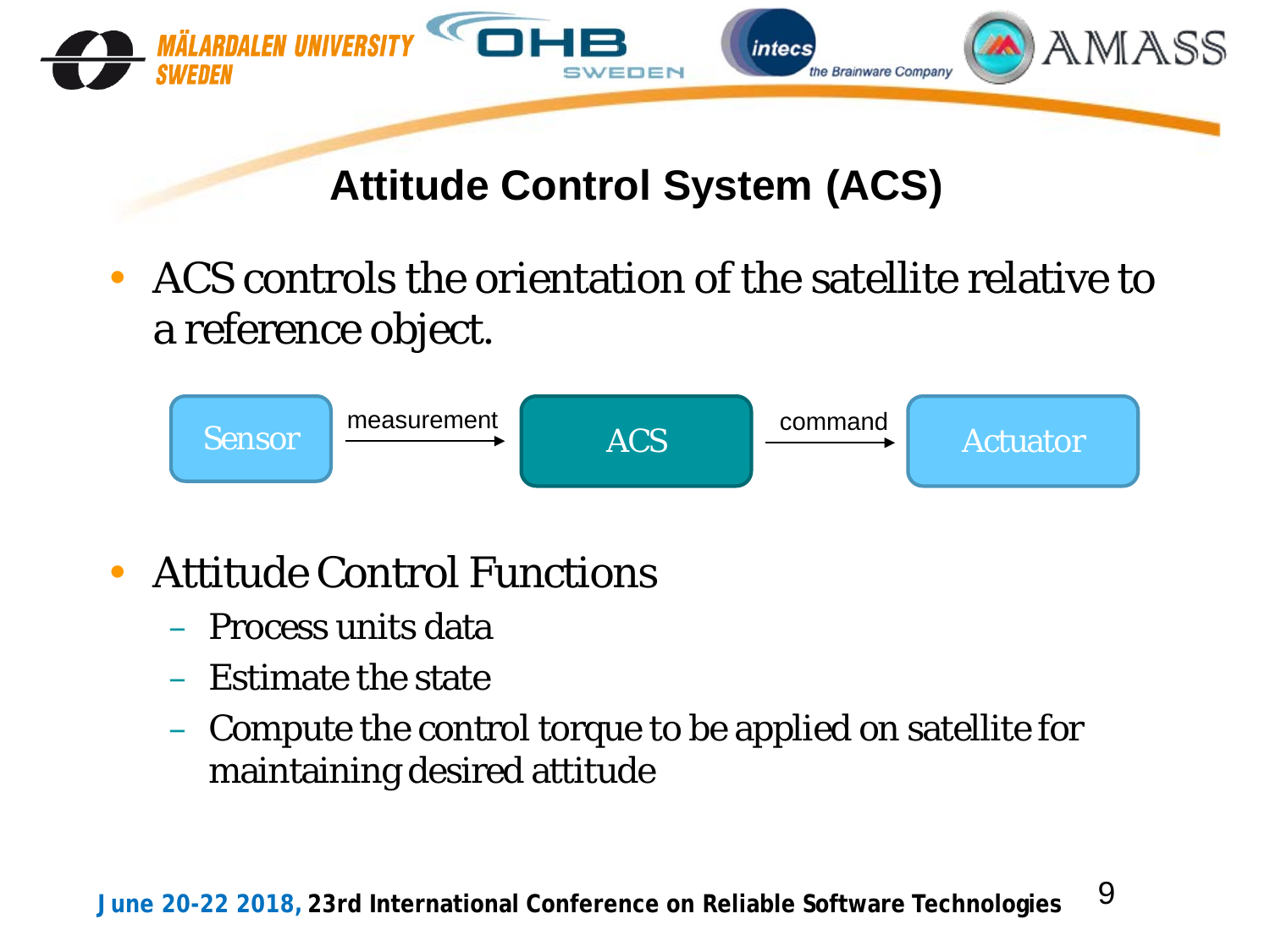

## **ACS Operational modes**

- Different operational modes
	- Depending upon missions
	- Involves different units sensors and actuators
- Sun Acquisition and Survival mode (SASM)

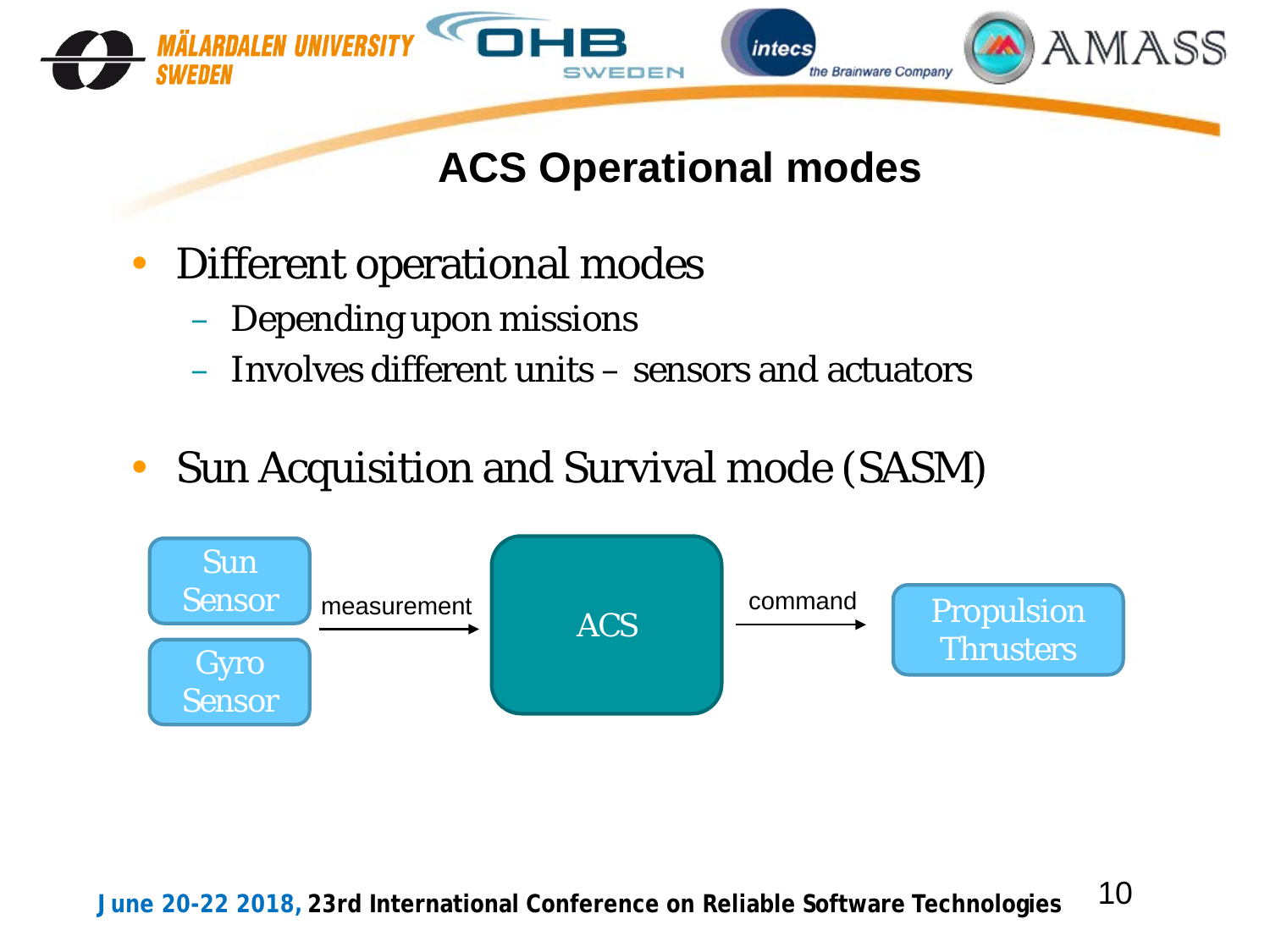

## **SASM Mode Functional Requirements**

• Functional Requirements for computing the torque in SASM mode

The RCT sun acquisition control function shall compute and output a control torque based on:

- PD-controller
- Gyroscopic torque compensation
- Deadband filter.
- in order to point the S/C (it's reference direction) at the sun.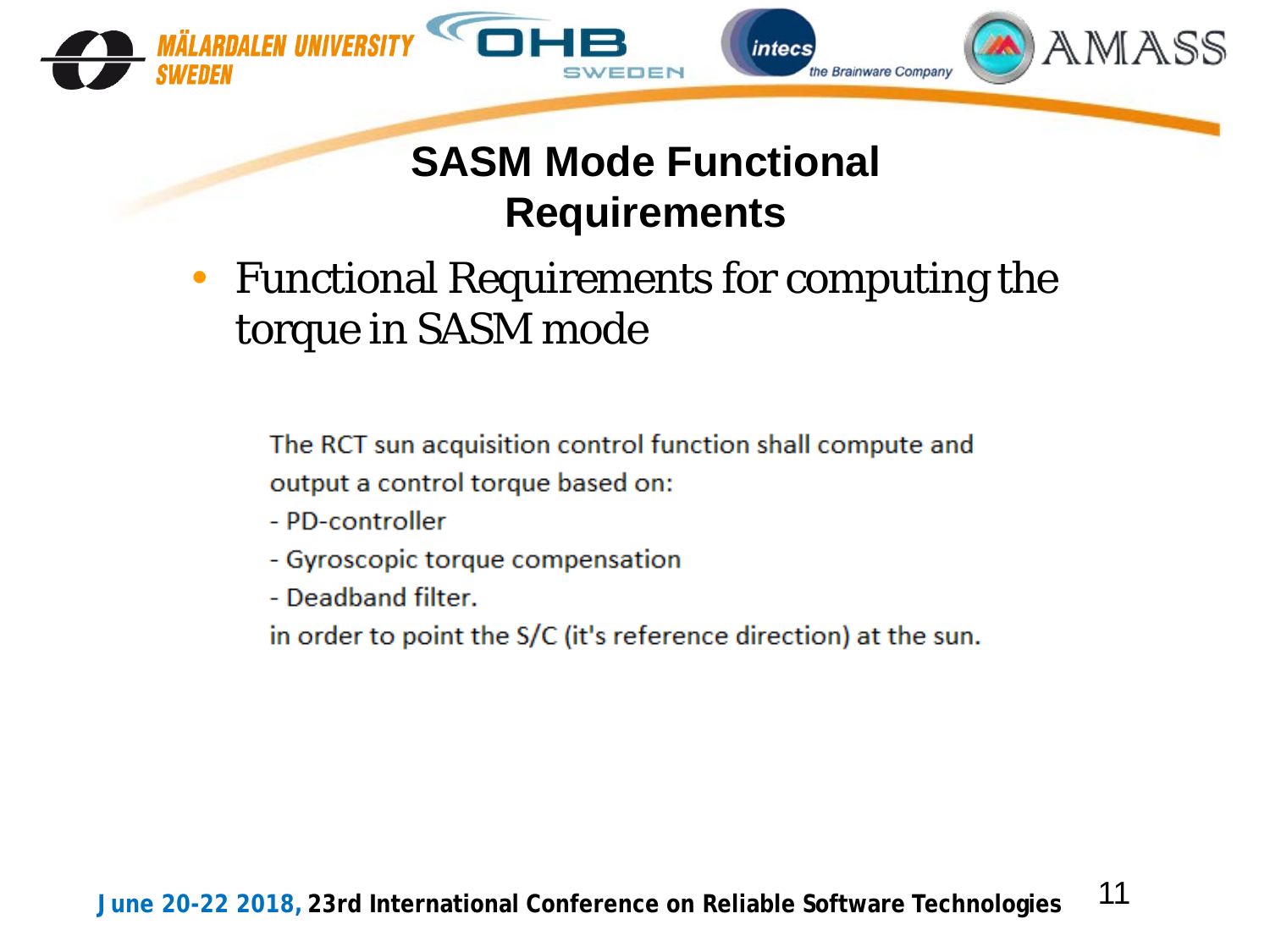

SWEDEN

*intecs* 

the Brainware Company

AMASS

 $\blacktriangledown$ 

**MÄLARDALEN UNIVERSITY** 

**SWEDEN** 

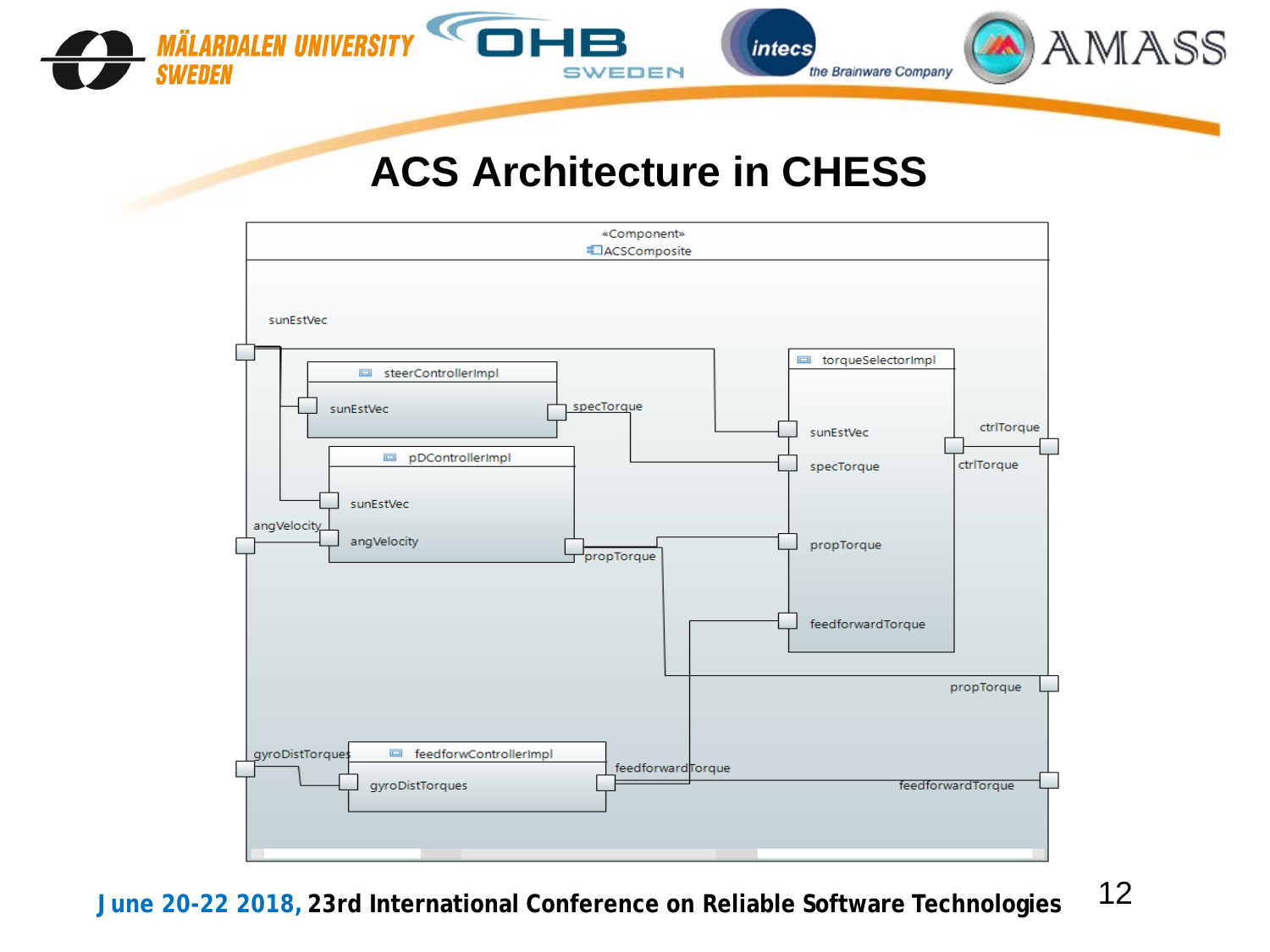

#### **Failure Behaviour of Components**

• Components behave as propagator in the prelimnary design, before introducing dependability means

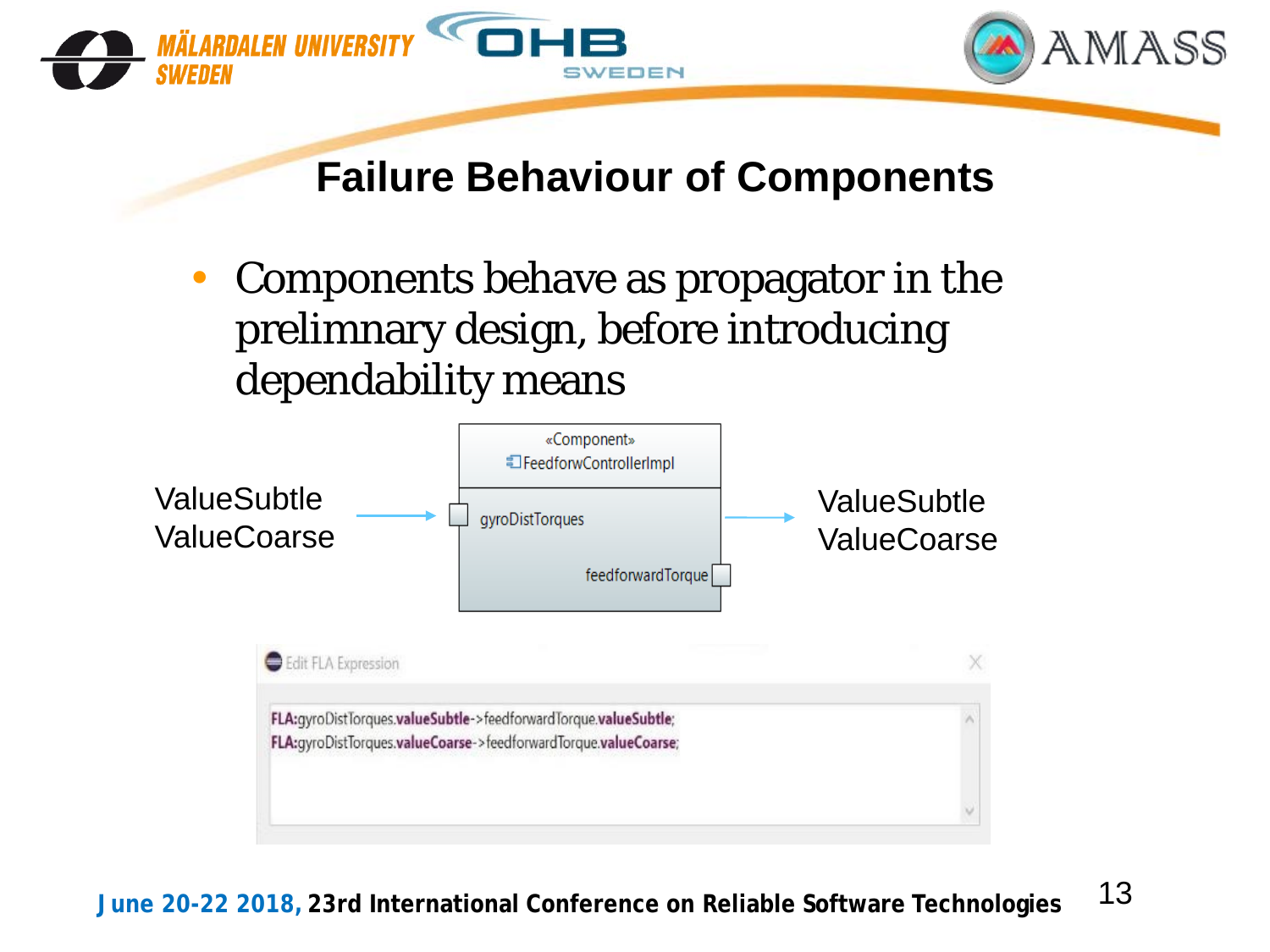

*intecs* the Brainware Company



#### **Fault Injection**

• The value of the state estimates is invalid

**SWEDEN** 

**MÄLARDALEN UNIVERSITY** 

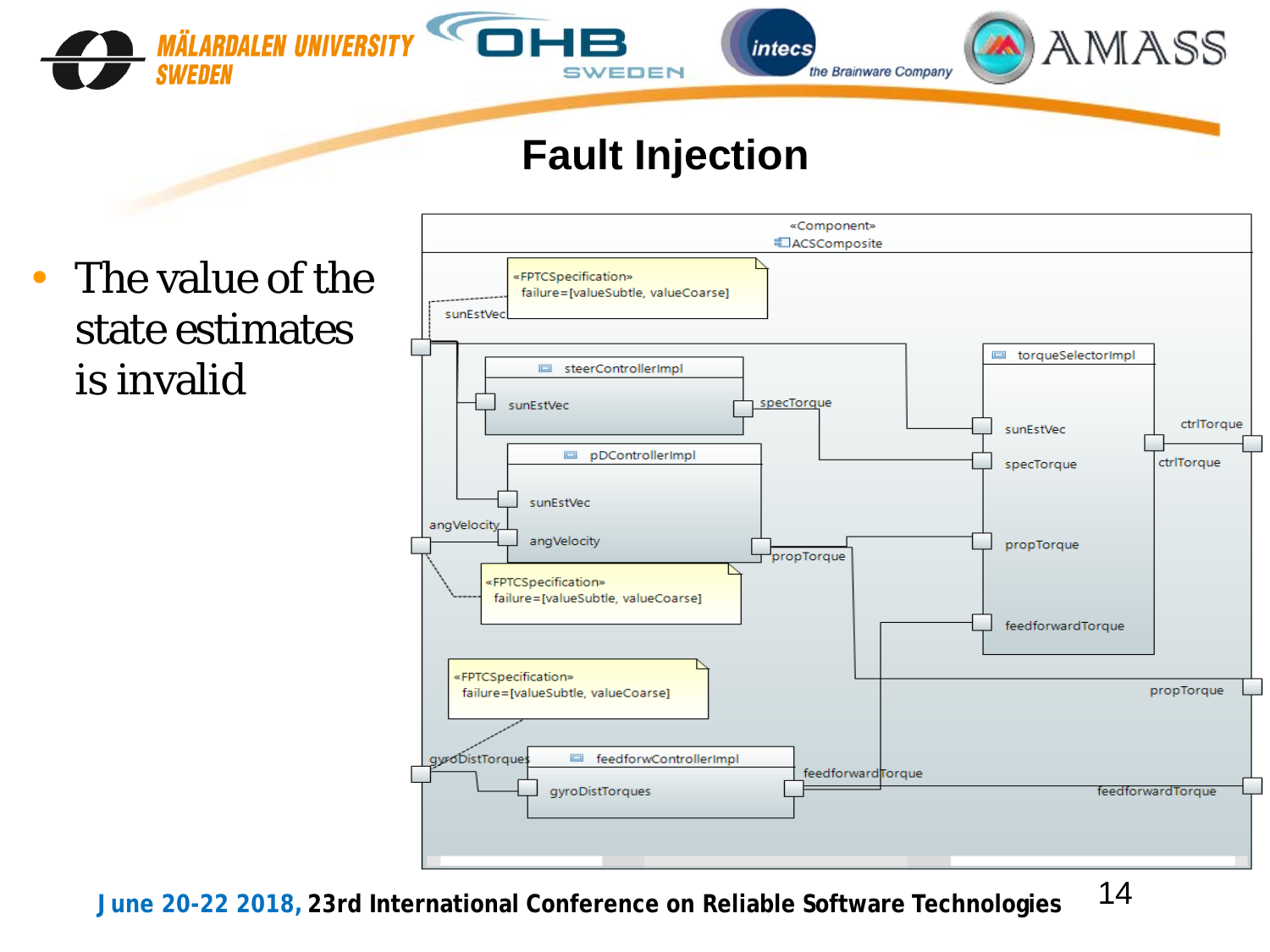



#### **Backpropagation of Results**

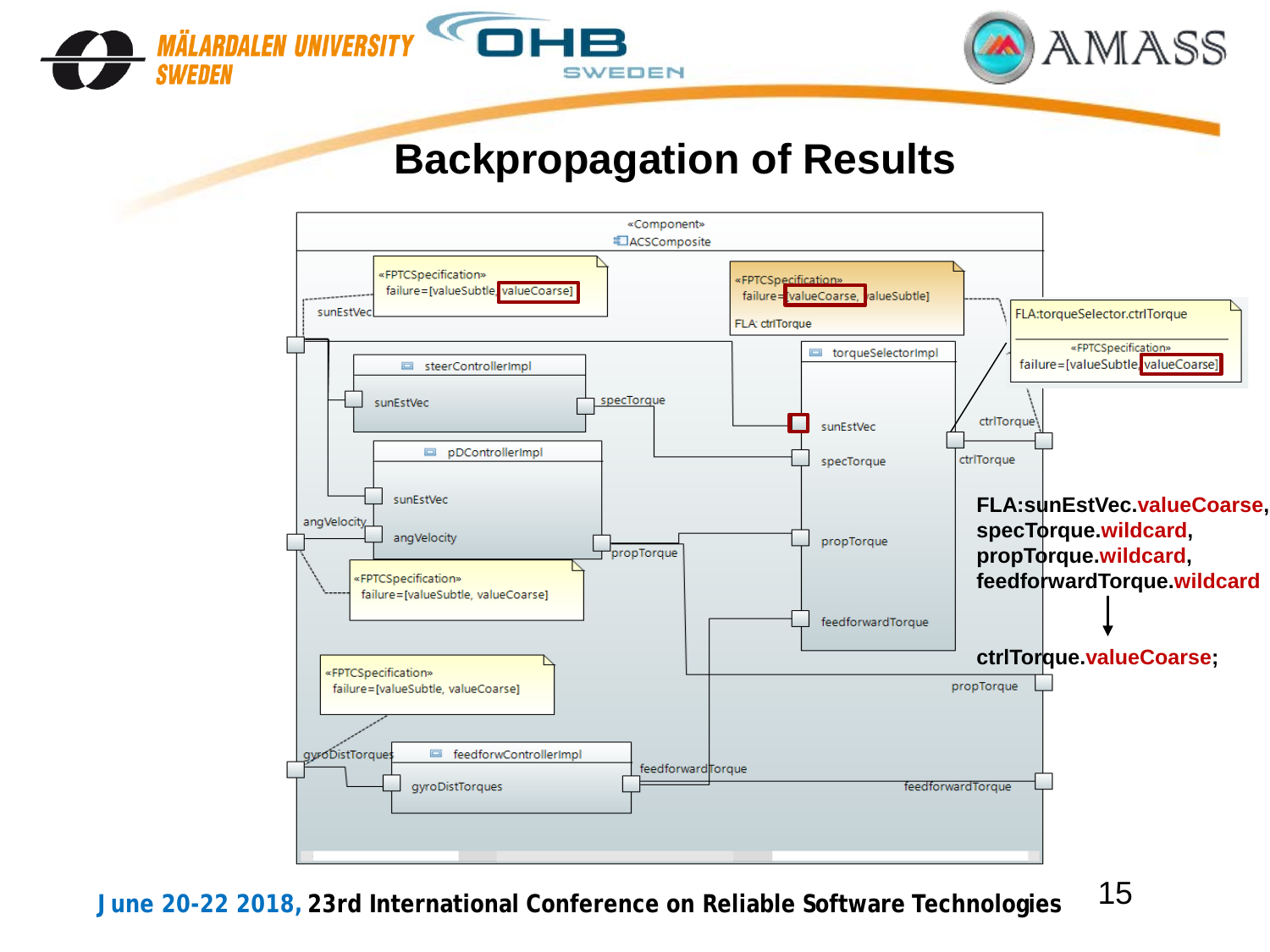



#### **Failure Propagation Paths**

- Failure Propagation Path Browser
	- Output Ports
	- Failure Type
	- Previous Failures



```
\cdot /eContainer
```
- · id = model::modelComponentView::ACSComposite
- name = ACSComposite
- $\geq$  t, inputPorts (3)
- $\cdot$  t, outputPorts (4)
	- v + [Port] ctrlTorque
		- $\rightarrow$   $\cdot$  /eContainer
			- id = model::modelComponentView::ACSComposite::ctrlTorque
			- $\circ$  name = ctrlTorque
		- $\rightarrow$  L, connectedPorts (1)
		- $\vee$  t, failures (2)
			- ← [Failure] valueCoarse
				- $\rightarrow$   $\frac{1}{2}$  /eContainer
					- $\circ$  type = failure
					- $\circ$  id = valueCoarse
					- t, acidAvoidable (0)
				- t, acidMitigation (0)
			- > L, previousFailures (1) > → [Failure] valueSubtle
		- t, newFailures (0)
		- $\frac{1}{2}$  owner (1)
			- L incomingConnections (0)
			- L outgoingConnections (0)
	- >  $\div$  [Port] feedforwardTorque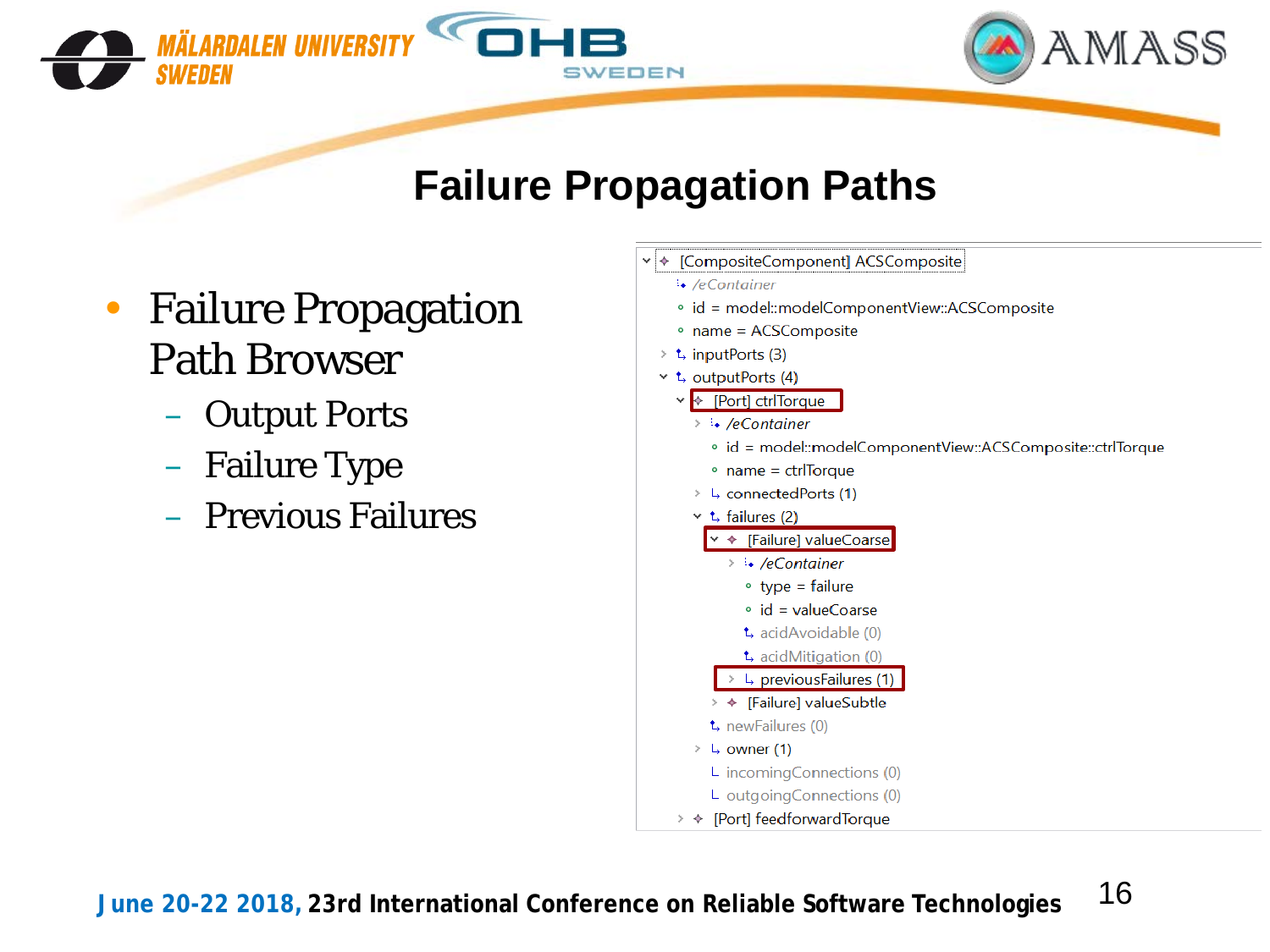

### **Failure Propagation Paths**

```
<?xml version="1.0" encoding="ASCII"?>
<flamm:CompositeComponent xmlns:xsi="http://www.w3.org/2001/XMLSchema-instance" xmlns:flamm="http://www.polarsy
 <inputPorts id="model::modelComponentView::ACSComposite::anqVelocity" name="anqVelocity" connectedPorts="//@c
   <failures type="failure" id="valueSubtle"/>
   <failures type="failure" id="valueCoarse"/>
 </inputPorts>
 <inputPorts id="model::modelComponentView::ACSComposite::gyroDistTorques" name="gyroDistTorques" connectedPor
   <failures type="failure" id="valueSubtle"/>
   <failures type="failure" id="valueCoarse"/>
 </inputPorts>
 <inputPorts id="model::modelComponentView::ACSComposite::sunEstVec" name="sunEstVec" connectedPorts="//@compor
    <failures type="failure" id="valueSubtle"/>
   <failures type="failure" id="valueCoarse"/>
 </inputPorts>
  <outputPorts id="model::modelComponentView::ACSComposite::ctrlTorque" name="ctrlTorque" connectedPorts="//@com
    <failures type="failure" id="valueCoarse" previousFailures="//@components.2/@outputPorts.0/@failures.0"/>
   <failures type="failure" id="valueSubtle" previousFailures="//@components.2/@outputPorts.0/@failures.1"/>
   /outputPorts>
```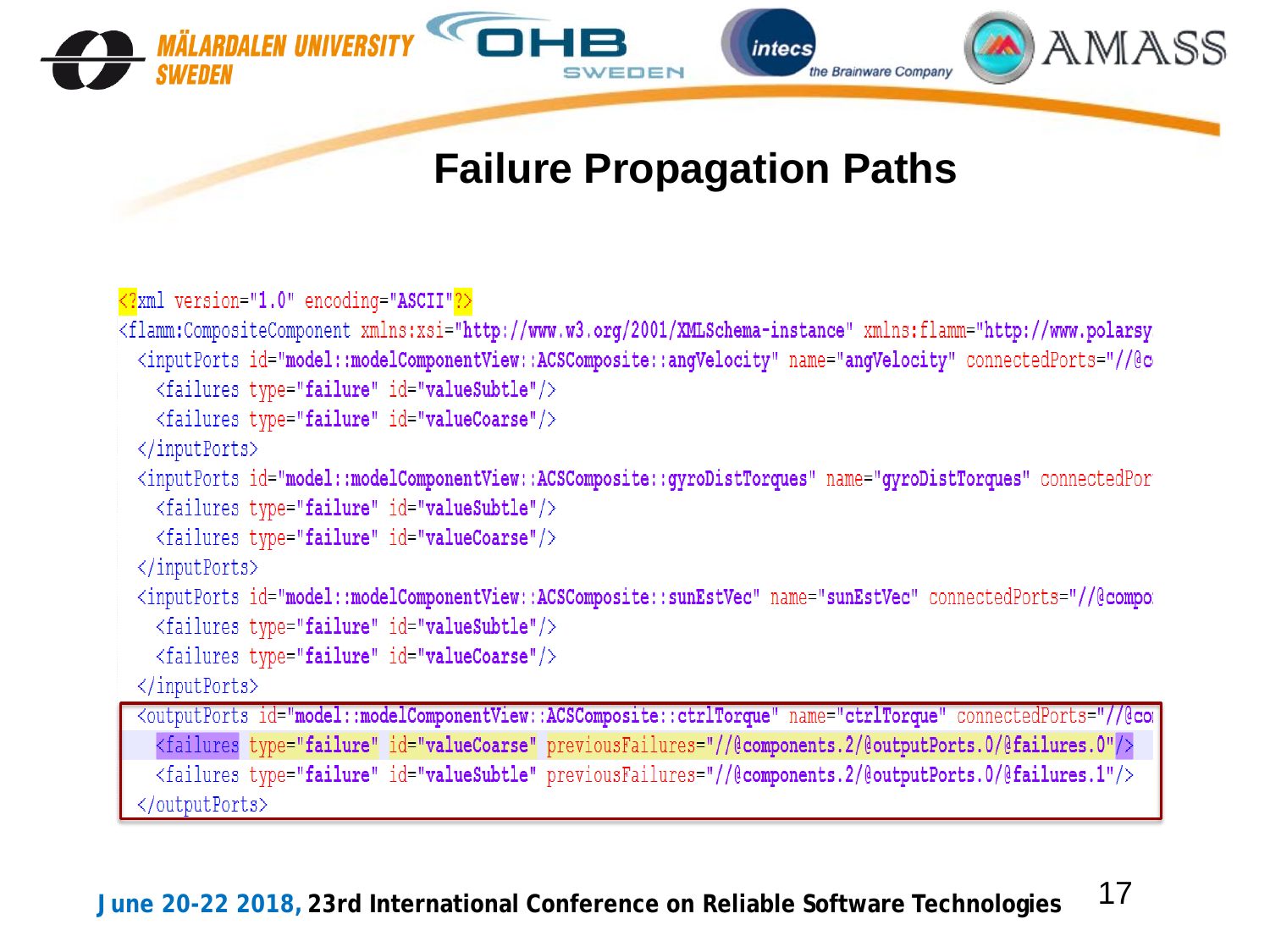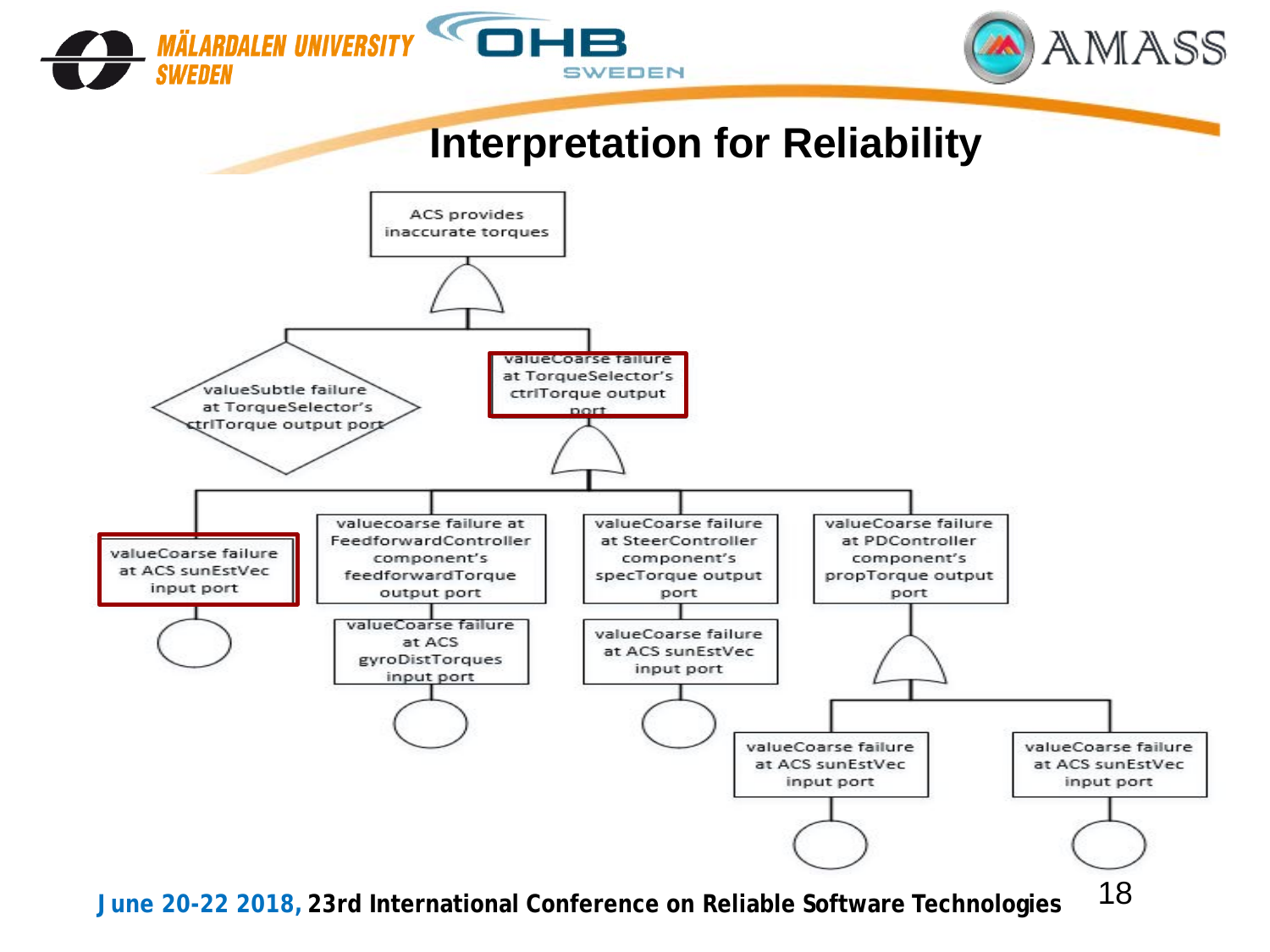

- Safety Hazard
	- Inacurate control torques in Sun acquisition and survival mode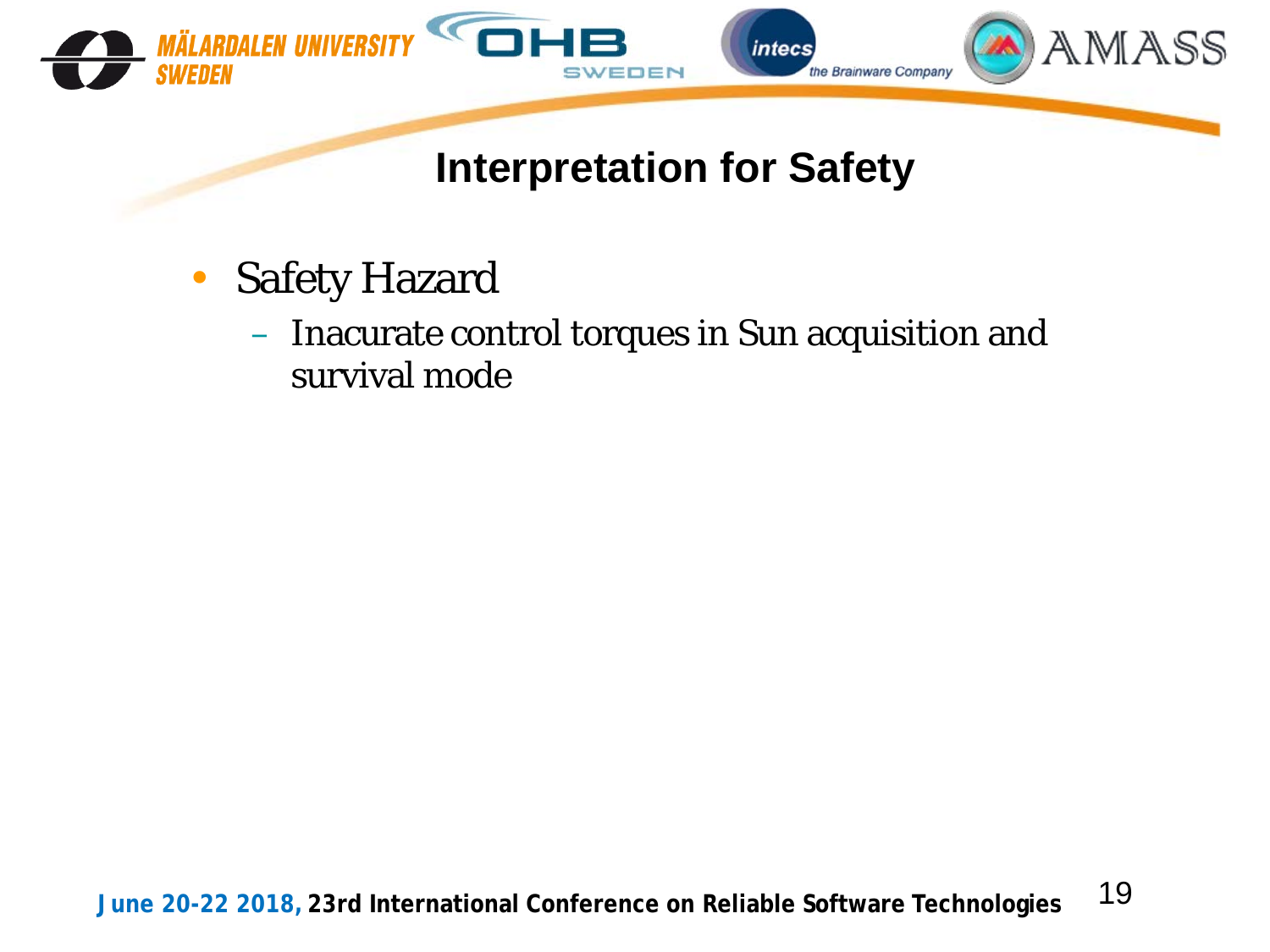

- Security Breach
	- ACS provides corrupted services and loses integrity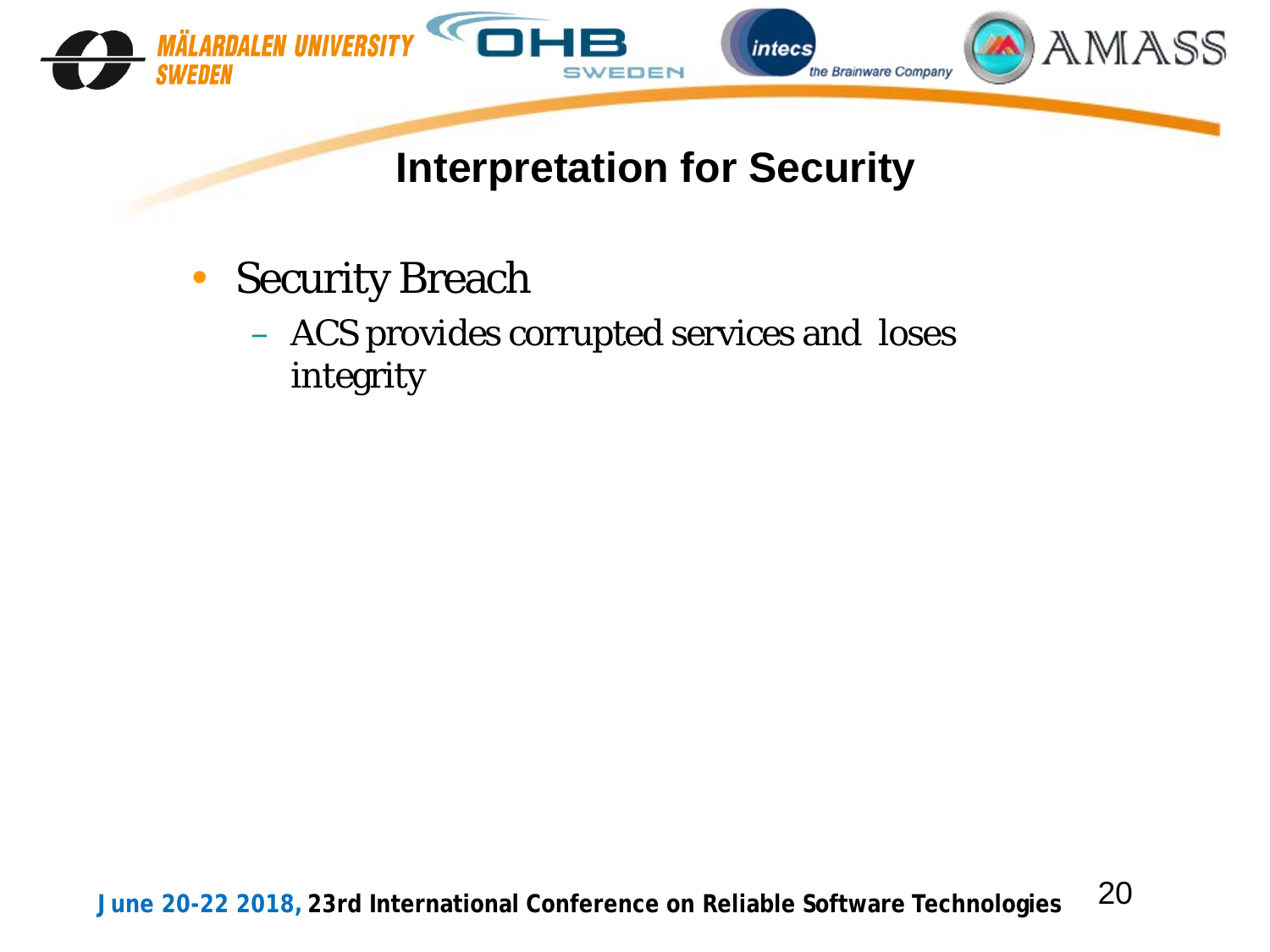

#### **Dependability Measures Updated**

The RCT sun acquisition control function shall flag the control invalid and output a control torque of zero if any of: - estimated sun vector - estimated rate are invalid.

The RCT sun acquisition control function shall flag the control invalid and output a control torque of zero if the angular momentum estimation function indicate that there is no valid S/C body rate.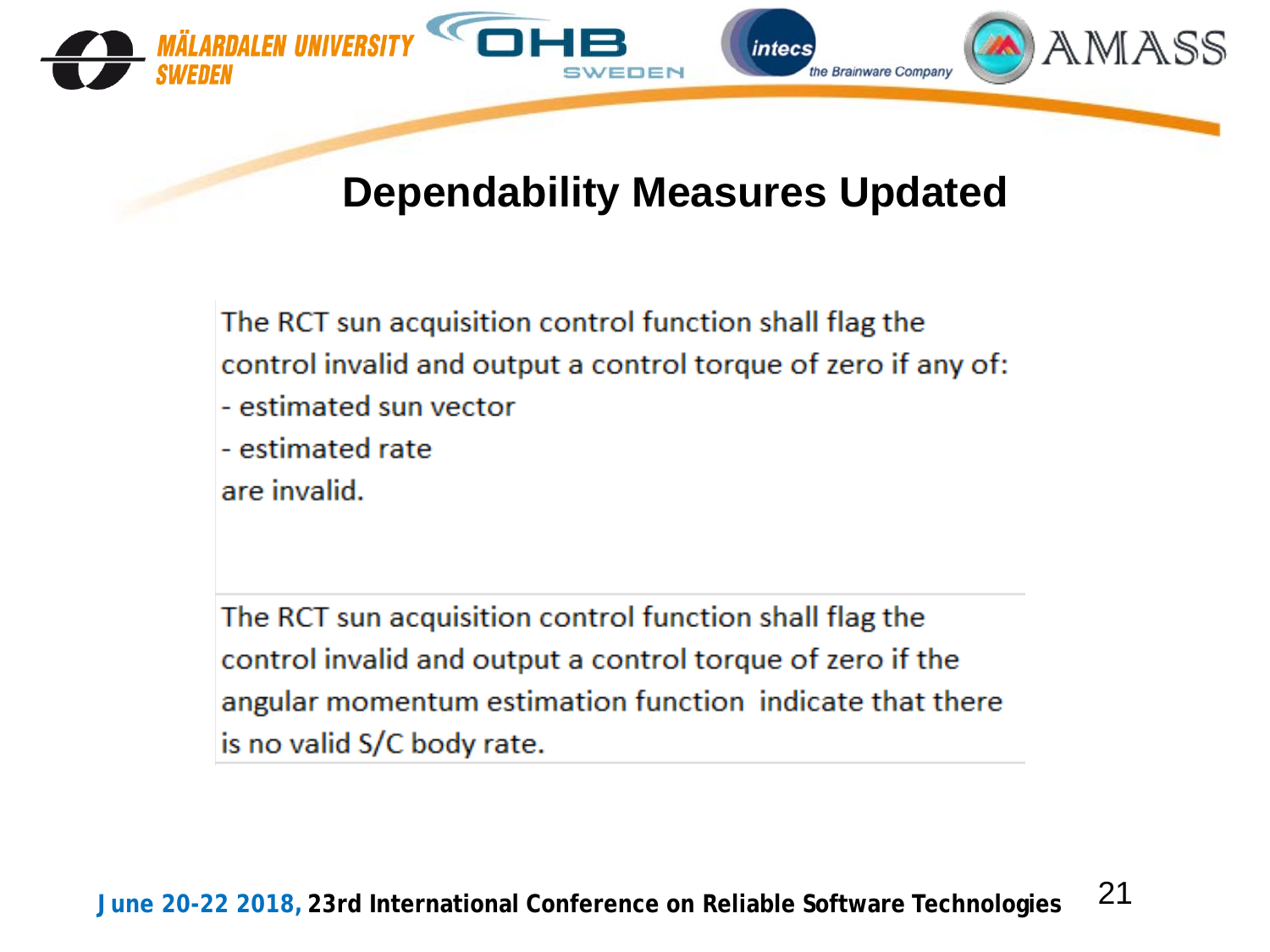



## **Conclusion and Future Work**

- CHESS toolset is used to
	- Model the ACS and dependability information
	- Perform failure logic analysis
	- Manually interpret the results for multi-concern

• Provision of tool-support.